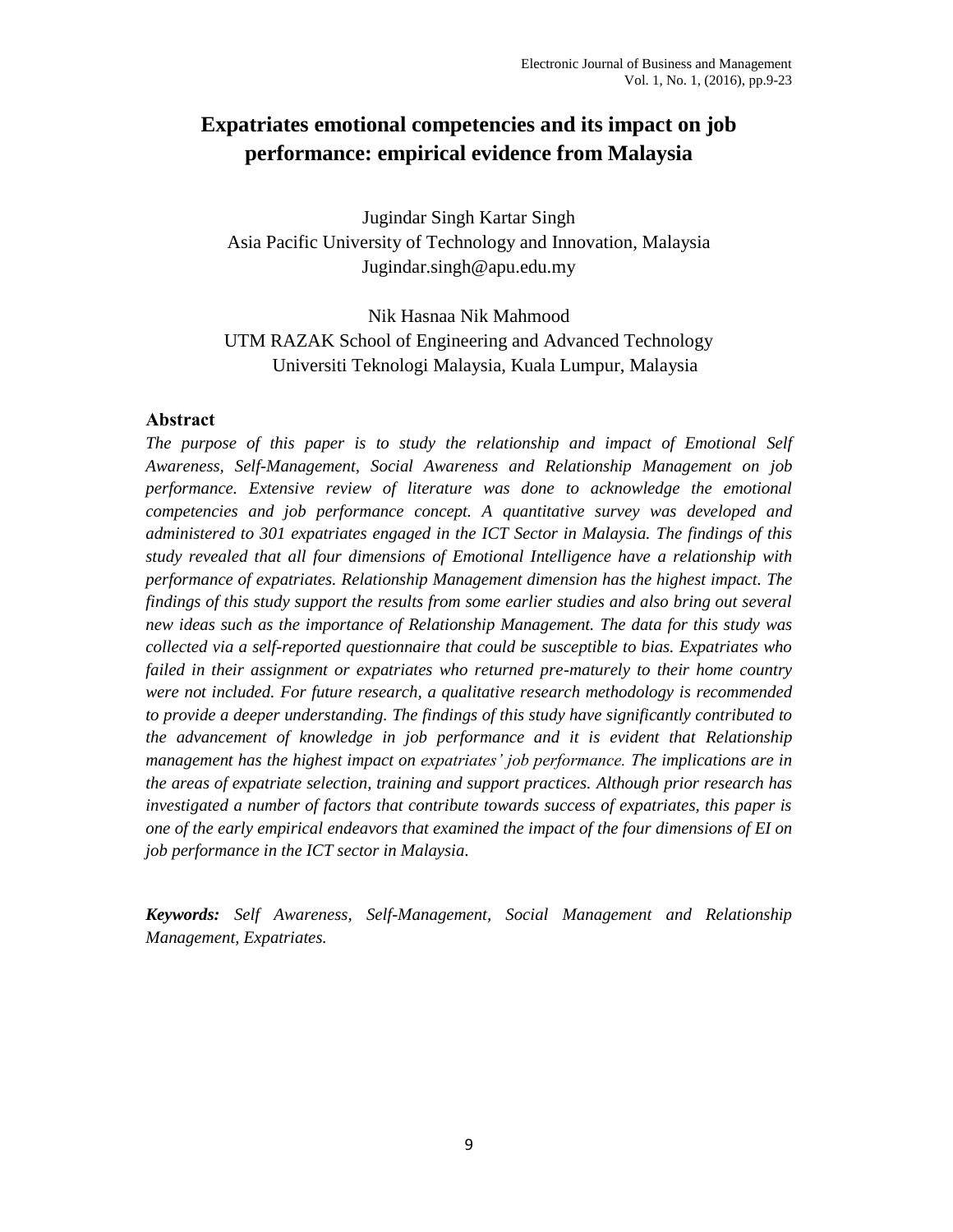## **1. Introduction**

The Information and Communications Technology (ICT) has become an important sector in Malaysia's economic development and despite the challenging environment since 2014, the ICT industry in Malaysia showed resilience and continued its growth path. (Steven, 2016) The share of the ICT industry to the economy expanded from 16.5% in 2010 to 17.6% in 2015. In 2015, revenue grew by 9.3% to RM42.1bil driven by higher export sales (MSC Malaysia, 2015). The year 2015 witnessed a 7.4% increase in jobs over 2014 which saw 158,549 jobs with 10,981 new jobs. Foreign workers who are mainly expatriates made up 13.6% of the total workforce in 2015. In 2015, 21,600 expatriates were hired (MSC Malaysia, 2015). The services sector is expected to register a growth rate of 6.9% in the next 5 years (Khuen, 2015). However, in the ICT sector in Malaysia, the availability of innovative local talents for research and innovation activities is a major challenge. This problem is addressed by importing foreign talents (PIKOM, 2012). Therefore, the expatriate population in the ICTs sector in Malaysia is worth studying because this sector is one of the national key economic sectors promoted by the Malaysian government as part of its growth strategy (Immigration in Malaysia, 2013).

To be successful, organizations need to create and sustain competitive advantage and for competitive advantage, organizations depend on the performance of expatriates (Palthe, 2004). Having the right people to manage and operate their businesses is a critical success factor in international operations (Dowling, Festing & Engle, 2008). However, many companies find deploying and developing talent in emerging markets to be a major challenge (Dewhurst, Harris and Heywood, 2012). A research by McKinsey"s revealed that most companies have identified rich opportunities created by the globalization but companies also recognize that so long as they do not have enough talent, their reach will continue to exceed their grasp of these opportunities (Hsieh, Lavoie, & Samek, 1999). A survey revealed that one of survey respondents" main concerns was finding suitable expatriates (O'Neill & Rossier-Renaud, 2012). Therefore, in today"s global workplace, organizations need to create a talent pool which is a strategic asset to enable them to sustain competitive advantage.

As the competition for international talent picks up, companies are increasingly looking to enhance their mobility policies to attract and retain key global talent (KPMG, 2012). The number of expatriates sent by organizations to foreign countries is ever increasing - 7 out of 10 multinational employers (70%) were expected to send more employees on shortterm assignments in the next two years (O'Neill & Rossier-Renaud, 2012). A survey by Tung (1982) found that more than half of the companies in USA had failure rates of 10% -20%. Based on a survey by KPMG (2012), 55% of the respondents stated that up to 5% of assignees were recalled from the host country or dismissed because of inability to perform effectively. Failure in global assignments is not only very risky but also costly (Perkins, 2006). Direct costs of expatriation may be as high as three times the domestic salary (Dowling et al., 2008).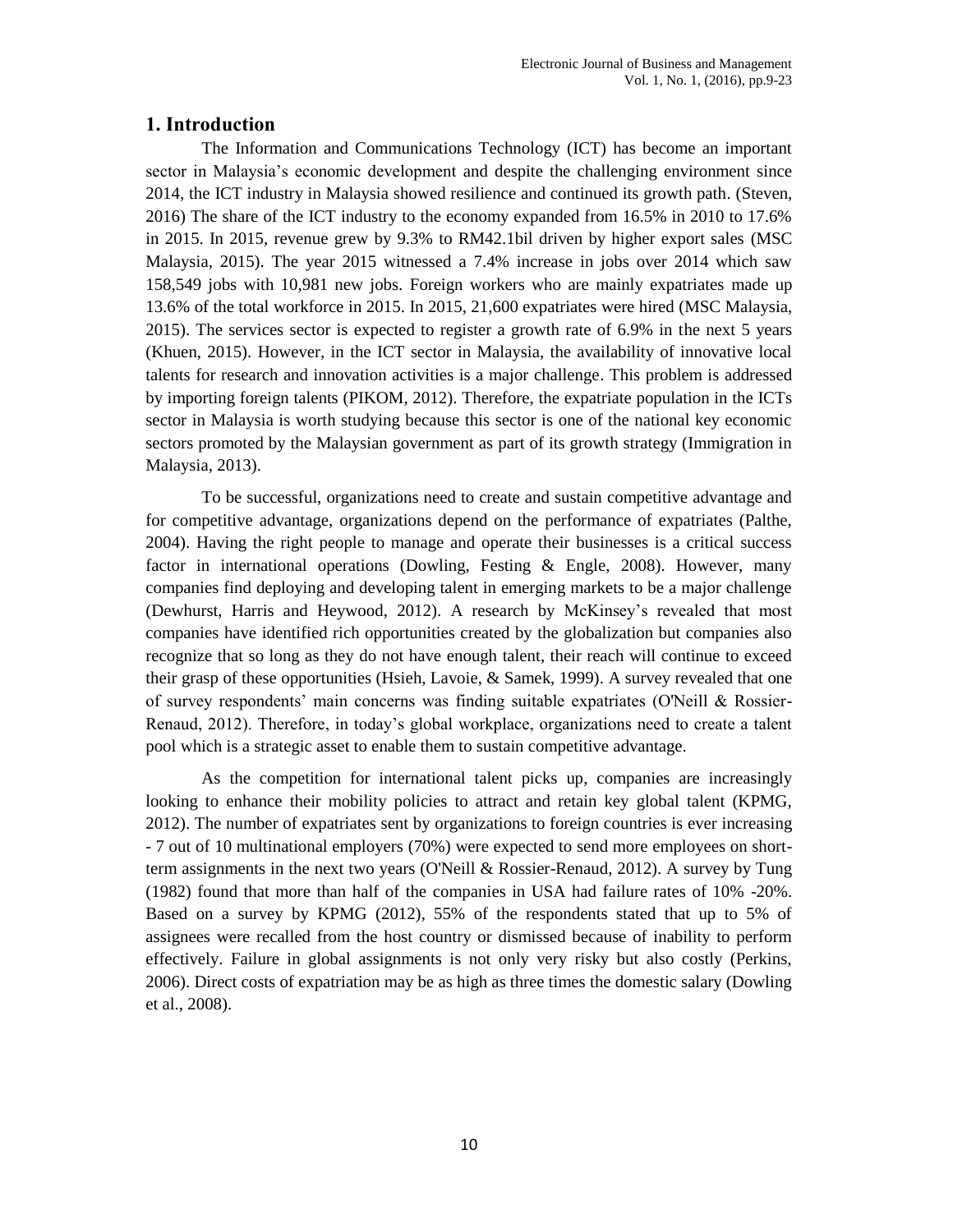Prior research on job performance has established that several factors such as relational skills, personality and technical skills are important predictors of expatriate success (Templer, 2010; Suutari & Brewster, 1997). However, there is a paucity of research on job performance of expatriates engaged in the ICT sector in Malaysia. Despite the growing interest in expatriates, it is still not certain whether emotional competencies are a determinant of job performance in the ICT sector in Malaysia. This objective of this paper is to examine whether emotional competencies can lead to successful job performance. A survey involving respondents from the ICT sector in Malaysia was undertaken. A clear understanding of the impact of emotional competencies and job performance would aid decision makers and human resource professionals in the design of appropriate expatriates selection mechanism and training programs.

## **2. Literature Review**

#### **2.1 Job Performance**

Job performance is the most important factor that leads organizations to remain competitive (Campbell, 1990). However, despite its importance, relatively little is known about the latent structure of performance (Tubre, Arthur, Bennett, & Paul, 1996). Many authors have defined performance and the related parameters (e.g., Campbell, 1990). Campbell (1990) coming from the psychological perspective described job performance as an individual level variable. Borman and Motowidlo (1997) further classified job performance into task and contextual performance. Borman and Motowidlo (1993) stated that contextual performance is becoming increasingly important but Aguinis (2009), argued that both contextual and task performance are important. Research has also shown that expatriates performance is more complex in a global environment than a domestic one (Black Mendenhall, & Oddou, 1991; Suutari & Tahvanainen, 2002).

Based on past research, there is considerable variation in the types of criteria used in evaluating expatriate performance in global assignments (e.g., Suutari & Tahvanainen, 2002). Past research (e.g., Campbell, 1990; Caligiuri, 1997), revealed that performance dimensions are differentiated between the contextual variables that are prosocial and the contextual variables that are managerial. The first domain proposed by Caligiuri (1997) is technical performance. As stated by Tung (1982), expatriates are sent abroad for high-level managerial jobs and for their technical skills. Expatriates holding technical positions in global assignments must also be able to manage people effectively (Tung, 1994). The second dimension stated by Caligiuri (1997) is the contextual/prosocial dimension. This dimension is important due to significant upheaval in their position where they need to be self-directed and there are more activities that are undertaken to coordinate the activities of peers and teamwork is necessary. The third dimension stated by Caligiuri (1997) is the contextual/managerial dimension.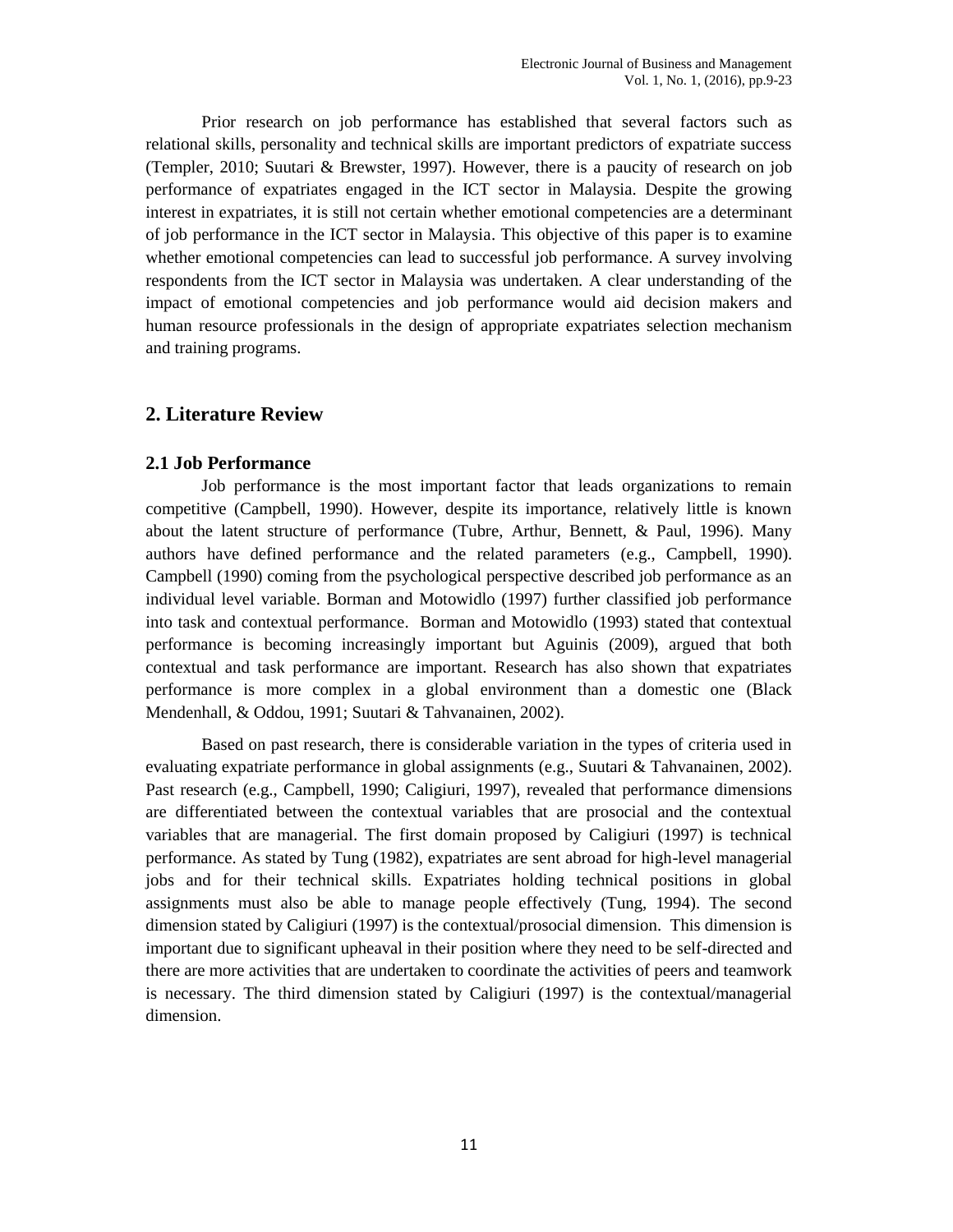As cited by Earley and Ang (2003), contextual managerial performance includes managerial responsibilities of maintaining good working relationships among employees and representing the organization to customers and the public. The last dimension stated by Caligiuri (1997) is the expatriate specific performance. In the ICT sector, expatriates play critical roles and their performance should be managed efficiently (Suutari & Tahvanainen, 2002). Managing expatriates" performance across cultural boundaries can present particular challenges and requires important considerations and competencies (Vance & Paik, 2006). There are many factors that influence expatriate job performance such as EI technical skills and relational skills (Templer, 2010; Aykan, 2014). Job performance is a central construct in multinationals and expatriates need to perform many contextual and managerial activities while abroad (Tung, 1994). It is worthwhile to examine the emotional competency dimensions as they relate to expatriates' job performance.

## **2.2 Emotional Competencies**

Emotional competencies include emotional intelligence (El) which is an increasingly popular competency (Mishra & Mohapatra, 2010). The ability or performance based model by Salovey and Mayer (1990) defined EI as "intelligence" that is, as a set of mental abilities to do with emotions and the processing of emotional information that are a part of, and contribute to, logical thought and intelligence in general. Later, Goleman (1998) set out a framework of emotional intelligence (EI) that reflects how an individual's potential for mastering the skills. According to Goleman (1998), EI competencies are not innate talents, but learned abilities, each of which has a unique contribution to making leaders more resonant, and therefore more effective. Unlike the model by Mayer and Salovey (1997) which proposes that individuals vary in their ability to process information of an emotional nature, Goleman (1998) focuses on EI as a wide array of competencies and skills that drive leadership performance. Goleman (1998) further argued that for leaders, EI is more important than IQ and one of important element of EI is ability to control emotions. Bar-On (2006) further added that emotionally and socially intelligent people including expatriates must effectively understand and express themselves, understand and relate well with others and successfully cope with daily demands, challenges and pressures in the host country. Unlike Salovey and Mayer (1990) who developed more narrow measures that encompass perceiving emotions, understanding emotions, and regulating emotions, the Bar-On measures included social abilities and skills. As stated by Bar-On (2006), "to be emotionally and socially intelligent is to effectively understand and express oneself, to understand and relate well with others, and to successfully cope with daily demands, challenges and pressures".

The model introduced by Goleman (1998) focuses on EI as a wide array of competencies and skills that drive performance. The framework by Goleman, Boyatzis, and McKee (2002) outlined four main EI constructs instead of five by Goleman (1995). The four constructs are; self-awareness which is the ability to read one's emotions and recognize their impact, self-management that involves controlling one's emotions and impulses and adapting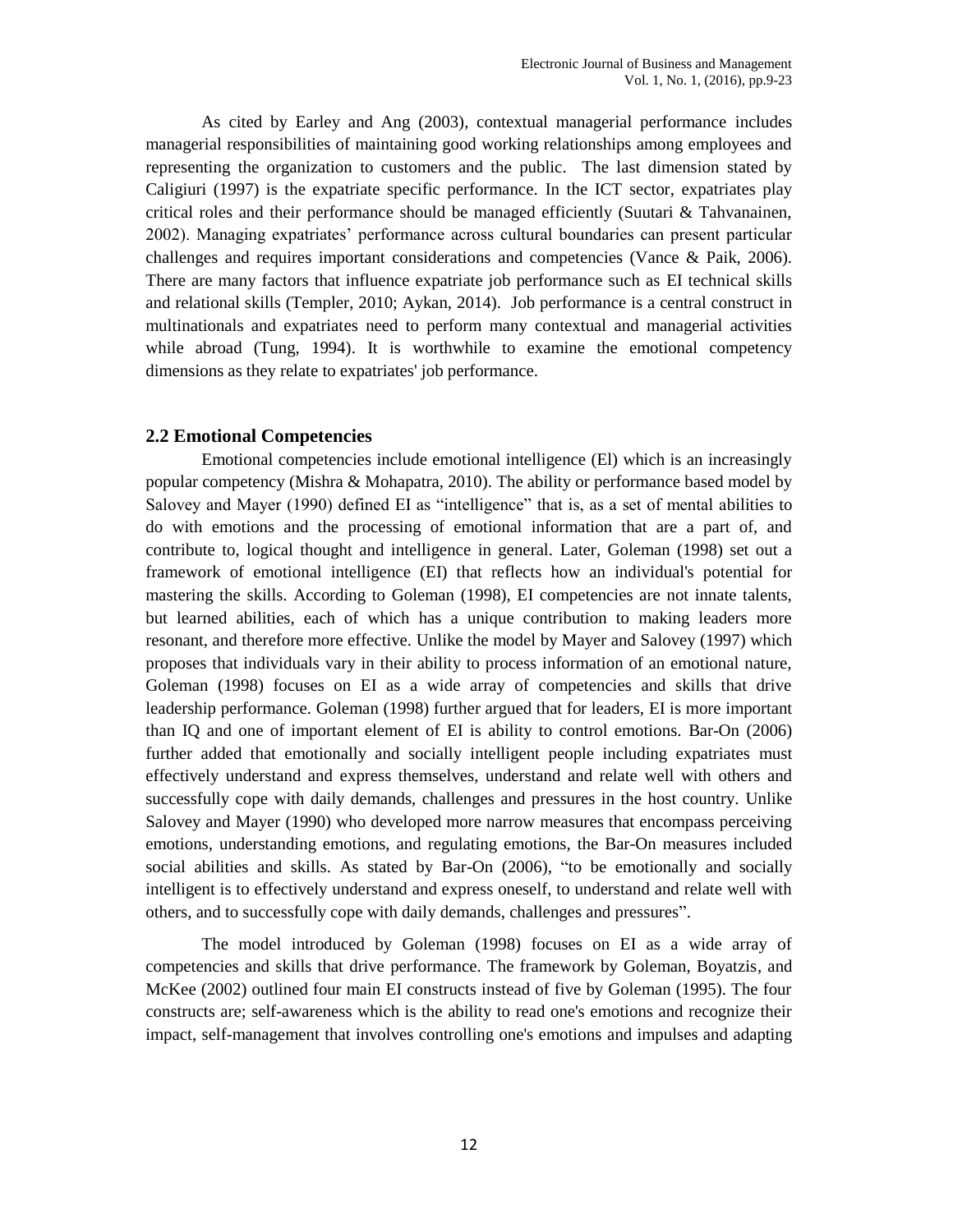to changing circumstances, social awareness which is the ability to sense, understand and react to others' emotions and relationship management which is the ability to inspire, influence, and develop others while managing conflict. In this study, emotional competencies cover the four domains of EI as defined by Goleman et al., 2002). The four domains are selfawareness, self-management, social awareness, and relationship management. The four domains will increases productivity and performance in an occupational setting (Goleman, 1998). However, there has been a general lack of independent, systematic analysis substantiating this claim (Mishra & Mohapatra, 2010).

### **2.3 Relationship between Emotional Competencies Job Performance**

In a foreign country, psychological stress can have pernicious effects on work performance (Bhaskar et al., 2005). In an unfamiliar environment, expatriates may find themselves in complex relations and experience problems in expressing their feelings and problems (Aykan, 2014). Such stress also affects the emotions of individuals (Aykan, 2014). Expatriates need certain personal characteristics to cope with the rigors of daily life in the foreign environments (Bhaskar et al., 2005). Personal characteristics include EI which is an increasingly popular competency and consulting tool (Mishra & Mohapatra, 2010).

The relationship between EI and performance has received attention by researchers (Gabel, Dolan, & Cerdin, 2005; Mishra & Mohapatra, 2010). Past researchers found a positive relationship between EI and performance (Mishra & Mohapatra, 2010; Araujo & Taylor, 2012). The findings by Gabel et al., (2005) and Aykan (2014) support the propositions made by numerous scholars who emphasized the importance of non-technical factors in explaining the effectiveness of international adjustment. Parke, Seo, and Sherf (2015) found that emotion regulation ability enables employees to maintain higher positive affect. A research by Stein and Book (2011) revealed that the correlation between EI and performance in a variety of careers has ranged up to .45 attributable to EI with an average of .30. Another research by Aykan (2014) found positive relationships between the EI and contextual performance of employees. Gabel et al. (2005) found that although technical competencies are important but EI that covers the capacities of empathy, social responsibility and social relations predict better success. Other researchers have also argued that EI is an important predictor of performance (Aykan, 2014; Ashkanasy & Daus, 2005; Goleman, 1998). A number of different viewpoints and theories have emerged about what EI actually is (Neale, Spencer-Arnell, & Wilson, 2009).

For expatriates, driving emotions in a positive direction is important and studies have shown that emotional competencies play a critical role. O"Boyle, Humphrey, Pollack, Hawver, and Story (2011) argued that there is good reason to believe that EI predicts job performance because it is likely that the ability to recognize emotions in one"s self and in others contributes to effective social interaction, as does the ability to regulate one"s own emotions. Emotionally intelligent expatriates are able to regulate their own emotions and the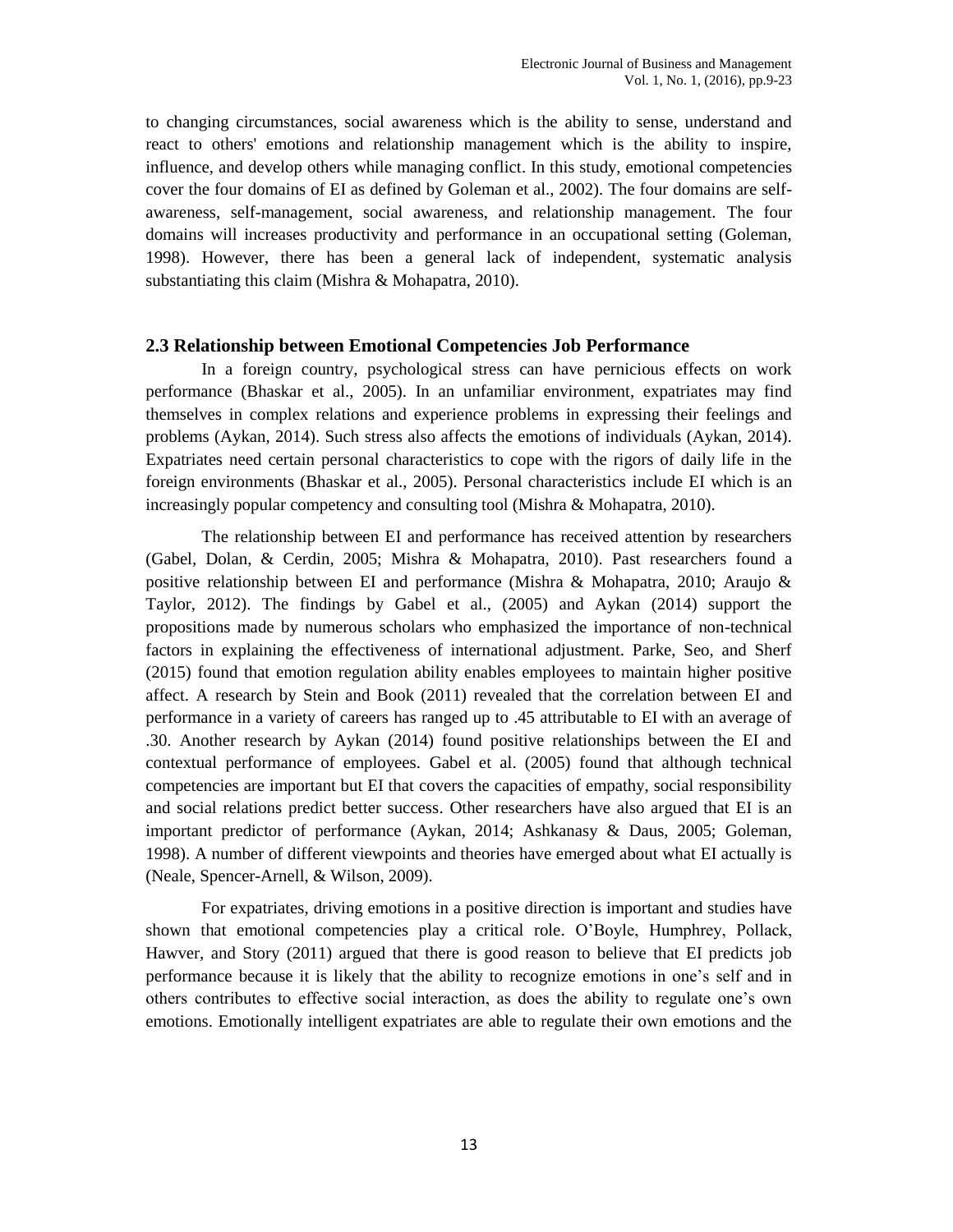emotions of others and use emotional information in decision making to achieve positive performance outcomes (Ashkanasky & Daus, 2002). People who are high in EI are also more likely to perceive context-driven emotion patterns and are therefore better able to adapt to these situations than their low EI counterparts and this is very important for expatriates (Lillis & Tian, 2009). Similarly, Cherniss (2000) pointed out a person"s ability to perceive, identify, and manage emotions provides the basis for the kinds of emotional competencies that are important for success in any job. However, a study by Cote and Miners (2006) revealed that while EI is a predictor of job performance, it does not have a linear effect. Cote and Miners (2006) found that as cognitive intelligence increases, EI becomes a stronger predictor of task performance. Other researchers have argued that EI provides a foundation for emotional competencies (Goleman, 1998). Goleman (1998) argued that, in addition to intellectual or technical skills, competencies based on EI plays a strong role in performance. Goleman (1998) argued that it would be foolish to assert that good-old-fashioned IQ and technical ability are not important ingredients in strong leadership. But the recipe would not be complete without EI.

The framework of emotional intelligence (EI) can be applied to expatriates because it reflects how an expatriate"s potential for mastering the skills of self-awareness, selfmanagement, social awareness, and relationship management translates into leadership and performance during international assignments. Emotional Intelligence competencies are not innate talents, but learned abilities, each of which has a unique contribution to making leaders more resonant, therefore, more effective (Goleman et al., 2002). As explained by Goleman et al. (2002), the competencies are applicable generally. Similarly, these EI competencies that are learned abilities can be applied to expatriates who need to work through their emotions. Self-awareness means having a deep understanding of one's emotions, strengths, weaknesses, needs, and drives (Goleman, 1998). This can be applicable to expatriates as they need emotional strength to adjust and perform successfully in a foreign country. Goleman et al. (2002) further added that people with strong self-awareness are realistic and honest. With self-awareness, expatriates must have a deep understanding of their emotions, as well as their strengths and limitations and their values and motives (Goleman et al., 2002). In a foreign country, expatriates who have a high degree of self-awareness can recognize how their feelings affect them, other people, and their job performance (Goleman, 1998). This is applicable to expatriates as people with strong self-awareness can neither be overly critical nor unrealistically hopeful in a foreign country and they are honest with themselves and with others (Goleman, 1998).

#### **H1: Emotional Self-Awareness is positively related to performance of expatriates.**

Self-management refers to the understanding of one"s emotions and being clear about one"s purpose and without knowing what an individual is feeling, the person is at a loss to manage those feelings (Goleman et al., 2002).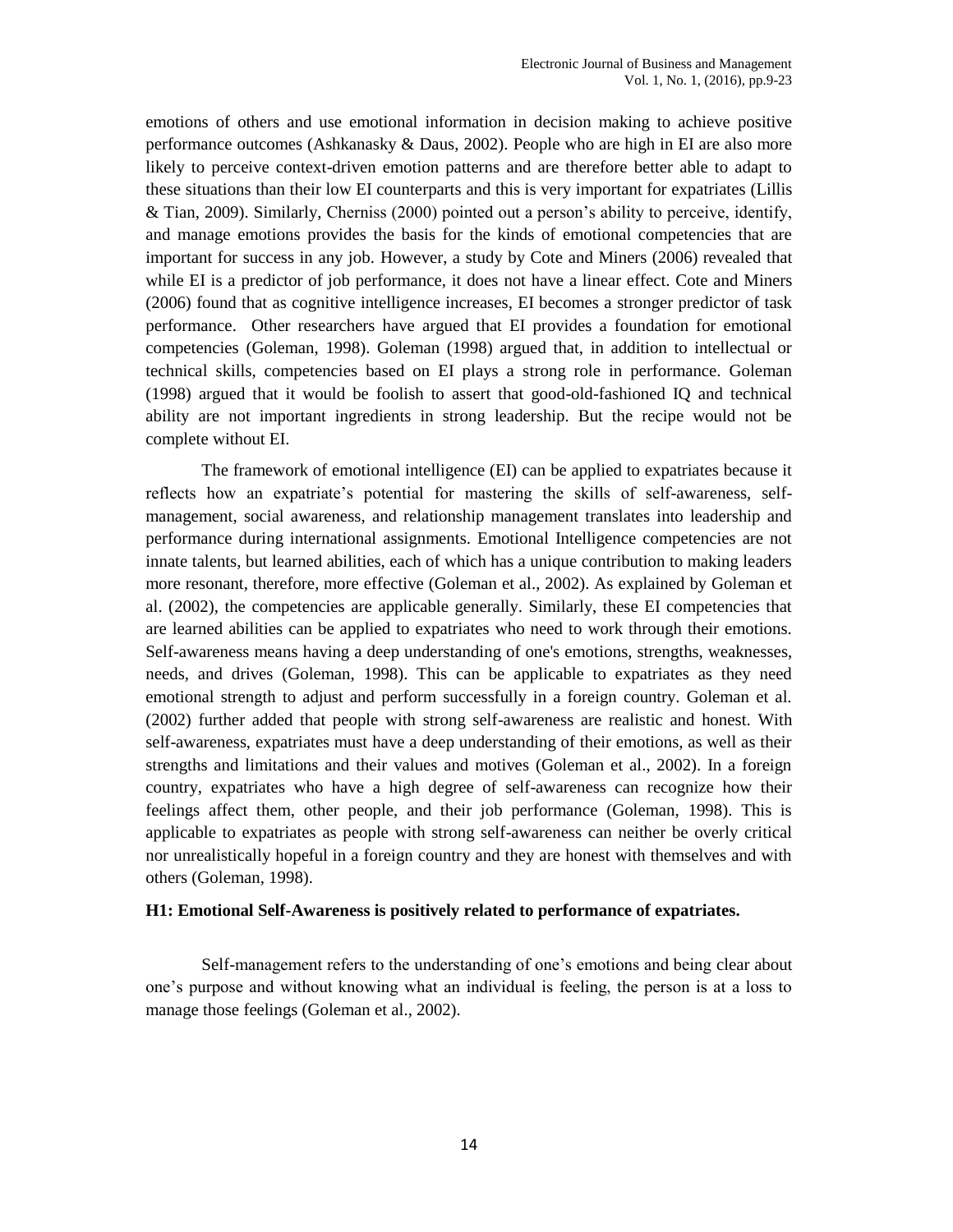Characteristics encompass keeping disruptive behaviors in check, displaying honesty and being flexible in times of change (McShane, & Glinow, 2008). Expatriates who are in control of their feelings and impulses are able to create an environment of trust and fairness. In such an environment, productivity is high and in today"s borderless world, self-regulation is important for competitive reasons and people who have mastered their emotions are able to roll with the changes (Goleman, 1998). In a foreign country, the expatriates credibility and trust is particularly important for cultural adjustment and performance (Aycan, 1997). As explained by Goleman, et al. (2002), no leader including expatriates can afford to be controlled by negative emotions, such as frustration and rage or anxiety and panic especially in a foreign country. Leaders including expatriates with such self-mastery embody an upbeat, optimistic enthusiasm that tunes resonance to the positive range (Goleman et al., 2002).

#### **H2: Emotional Self-Management is positively related to performance of expatriates.**

Social competence encompasses the competency of empathy. As pointed out by Goleman et al. (2002), empathy is crucial for the leader"s primal task of driving resonance. In today"s environment, empathy is a critical skill for both getting along with diverse workmates and doing business with people from other cultures. As explained by Goleman et al. (2002), empathy is an antidote that attunes people including expatriates to subtleties in body language, or allows them to hear the emotional message beneath the words. Goleman (1998) stated that people including expatriates need a deep understanding of both the existence and the importance of cultural and ethnic differences. As stated by McShane et al. (2008), empathy is the person"s ability to understand and be sensitive to the feelings, thoughts and situation of others. Cherniss (2000) pointed out that empathy is a particularly important aspect of EI and researchers have known for years that it contributes to occupational success.

### **H3: Emotional Social Awareness is positively related to performance of expatriates**.

Relationship management or social skill is linked to a variety of practices that require effective emotional expression (McShane et al., 2008). As pointed out by Goleman et al. (2002), managing relationships skillfully boils down to handling other people"s emotions and relationship management is friendliness with a purpose of moving people in the right direction. Social skill relates to building and maintaining relationships and as described by Goleman et al. (2002), relationship management is friendliness with a purpose of moving people in the right direction. Relationship competence that includes social networking is one of the factors that contribute to success of expatriates. Liu and Schaffer (2005) found that social capital had the greatest influence on expatriate adjustment and performance. Socially skilled people tend to have a wide circle of acquaintances and they have a knack for finding common ground with people of all kinds and a knack for building rapport (Goleman, 1998).

#### **H4: Relationship Management is positively related to performance of expatriates.**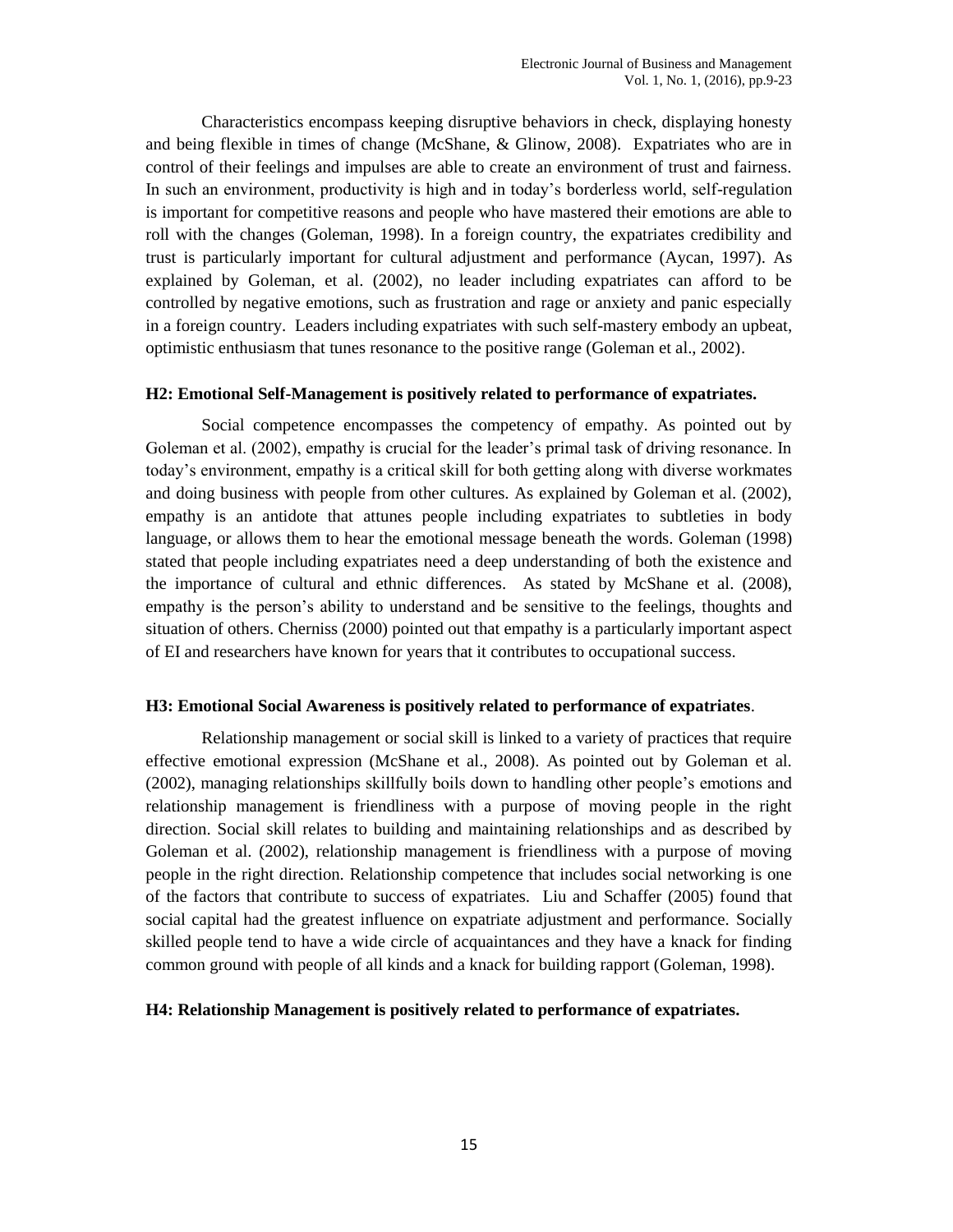## **3. Methodology**

## **3.1 Research Design and Conceptual Framework**

This is an explanatory research to establish causal relationships between variables. It is based on positivism philosophy and positivism relates to the philosophical stance of the natural scientist. The emphasis here is on studying to explain the relationships between emotional competencies and job performance of expatriates as shown in Figure 1 below.



**Figure 1. Relationship between emotional competencies and job performance**

This was a cross sectional research using survey where the primary purpose was to identify the relationship between the variables. Primary data was collected. This is a quantitative research where the questionnaires were administered electronically using the internet or delivered by hand to respondents and collected later (Saunders et al., 2009).

## **3.2 Sampling Technique and Sample Size**

The target population was expatriates working in the ICT sector in Malaysia. Probability sampling method was used where a list of companies" and the population elements was prepared and used as a sampling frame based on list of expatriates provided by ICT companies and various directories of International Business Chambers in Malaysia. Email response rates may only approximate 25% to 30% without follow-up (Sheehan, 2001). With a return rate of 30%, 900 target respondents were randomly selected. The initial response rate was low (12 percent) and friendly reminders were sent. A total of 247 questionnaires were received through mail and 71 through direct distribute and collect method. Only 301 questionnaires were usable.

## **3.3 Instrumentation**

Questionnaire was used to collect virtually all data that was analyzed by computer (Saunders, Lewis, Thornbill, 2009). Four demographic variables (gender, marital status, age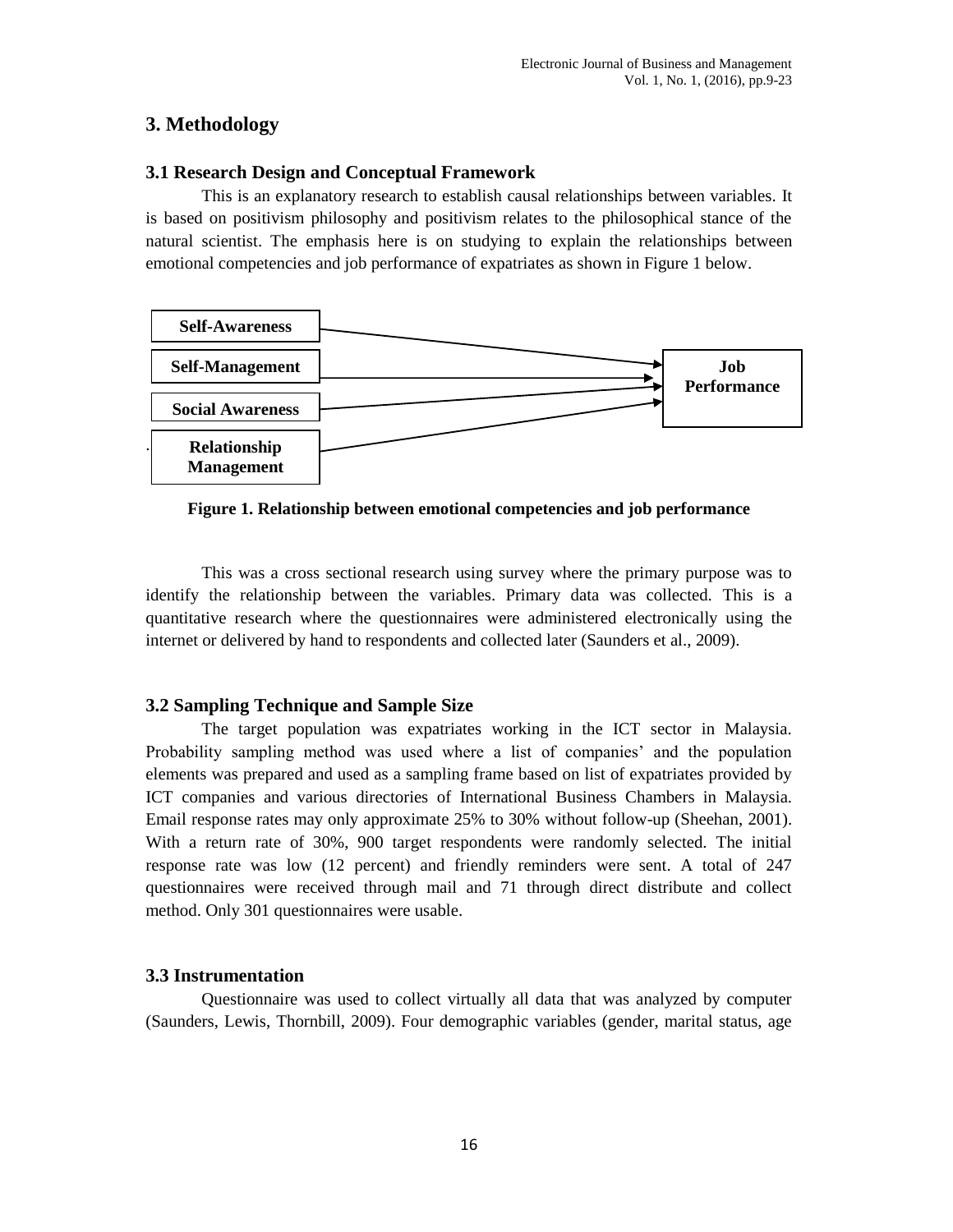and length of stay) were included. The fixed alternative questions required the respondents to choose the best answer based on a five- point Likert-type scale. The questions for the dependent variable were adapted from the study by Caligiuri (1997). Job performance was divided into four dimensions: Contextual/Managerial Dimension, Contextual/Prosocial Dimension, Expatriate Specific Dimension and Technical Performance Dimension. The questions on emotional competencies were adapted from the study by Goleman, Boyatzis and McKee (2002).

#### **3.4 Reliability and Validity**

Reliability is the extent to which a variable is consistent in what it is intended to measure (Hair, Black, Babin, Anderson & Tatham, 2006). Validity addresses whether the research measures what is said would be measured (Pallant, 2010). The Cronbach alpha coefficient for the dependent variable was 0.919 and for IVs was 0.880. The Cronbach"s alpha value was above 0.7 and this is considered acceptable (Pallant, 2010). Pilot testing of the questionnaire provided with some idea of the questionnaire"s face validity (Saunders et al., 2009). Experts were asked to comment on the representativeness of the questions (Saunders et al., 2009). A strong correlation value of .723 indicates that the scale is measuring its intended concept (Hair et al., 2006).

#### **3.5 Data Analysis**

Descriptive statistics was used to acquire a feel for the data by checking the central tendency and the dispersion. The reliability of a measure is established by testing for both consistency and stability and this was based on Cronbach"s alpha. A check for violations of linearity and homoscedasticity was done (Pallant, 2010). Pearson Correlation and Multiple regression analysis were used to test the hypothesis as there was a single dependent variable (Hair et al., 2006).

### **4. Findings**

The sample of respondents included  $71\%$  (n=214) male 29% (n=87) female. The majority of the respondents,  $57\%$  (n=172) were married. The respondents age included 41%  $(n=123)$  between the age range of 26 to 30 years, 29%  $(n=87)$  between the age range of 31 to 35 years and 3% (n=9) above the age of 45 years. The majority of the respondents, 34%  $(n=102)$  stayed for more than 3 years. Majority of participants i.e.59 (19.6%) were from India, 47 (15.6%) from Europe, 51 (16.9%) from ASEAN countries, 29 (9.7%) and the rest from other countries. As shown in Table 1, all the Pearson"s correlation was positive and showed that the correlation between the IVs and DV was supported. The correlation coefficient was high  $(r=.723)$ .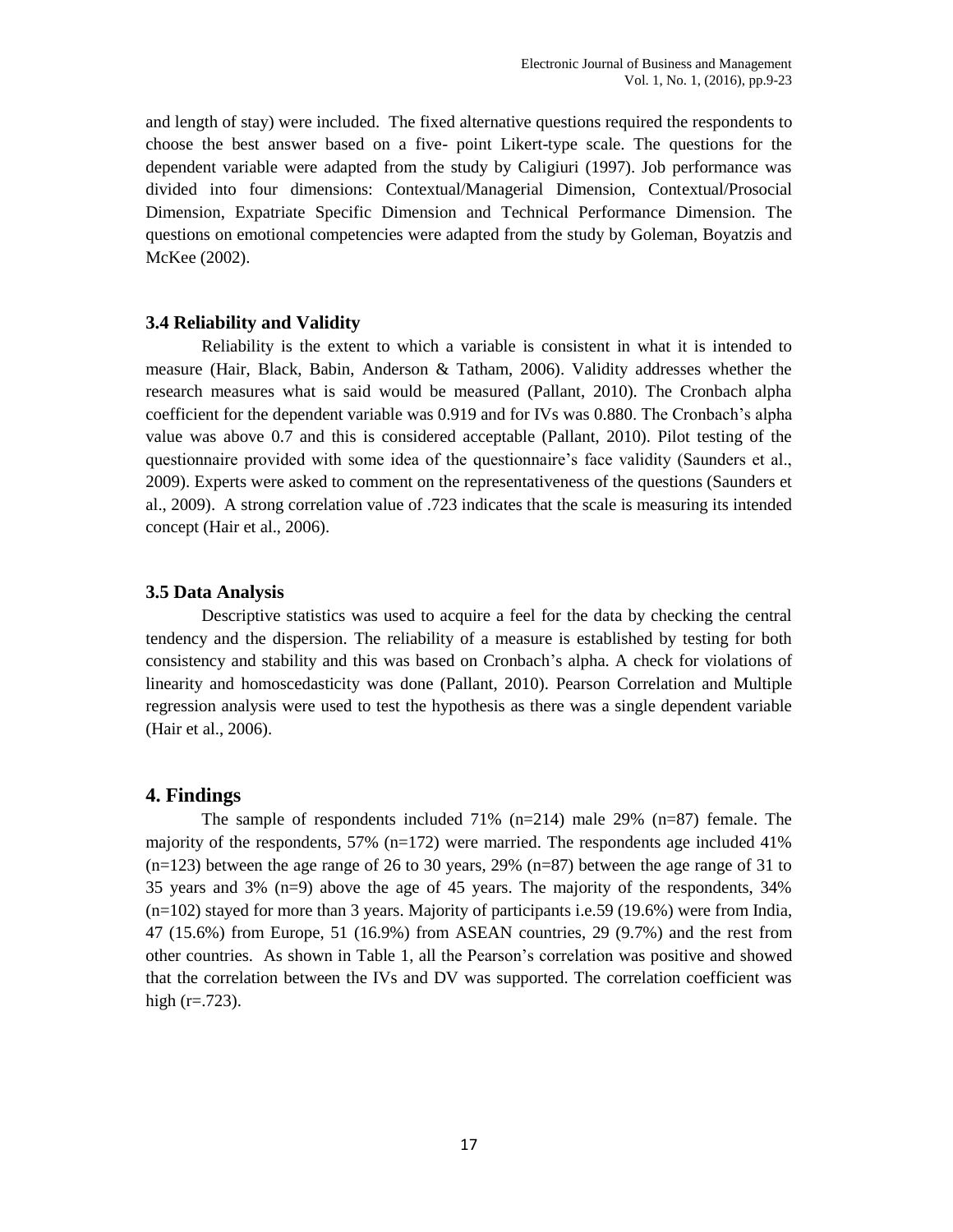A high positive correlation suggests that an increase in emotional competencies will result in an increase in the performance of expatriates. The correlation was also statistically significant at the 0.01 level (2-tailed).

| <b>Table 1. Pearson Correlation coefficient</b> |             |            |           |             |              |  |  |  |
|-------------------------------------------------|-------------|------------|-----------|-------------|--------------|--|--|--|
|                                                 | Performance | Self-Aware | Self-Mgmt | Social Mgmt | Relationship |  |  |  |
|                                                 |             |            |           |             | Mgmt         |  |  |  |
| Performance                                     |             | $.612**$   | $.649**$  | $.603***$   | $.612**$     |  |  |  |
| Self-Aware                                      | $.612**$    |            | $.733***$ | $.625***$   | $.552$ **    |  |  |  |
| Self-Mgmt                                       | $.649**$    | $.733***$  |           | $.691**$    | $.623***$    |  |  |  |
| Social-Mgmt                                     | $.603**$    | $.625***$  | $.691**$  |             | $.674**$     |  |  |  |
| Rel. Mgmt                                       | $612^{**}$  | $.552$ **  | $.623***$ | $.674***$   |              |  |  |  |

In Table 2, an 'R' value of .723 indicates that the correlation between the IVs and DV is high. The coefficient of determination (R square  $= .522$ ) means that 52 percent of the variance in the DV was being explained by the IVs. The Adjusted R Square of .516 means that it accounted for 52% of the variance in the criterion variable even after taking into account the number of predictor variables in the model. The Durbin-Watson result is 1.806 and this indicates no problem of autocorrelation (Chinna, Karunthan & Yuen, 2013).

| <b>Table 2. Overall Model Fit</b>            |        |  |  |  |  |  |
|----------------------------------------------|--------|--|--|--|--|--|
| Multiple $R$                                 | .723   |  |  |  |  |  |
| Coefficient of Determination $(R \, square)$ | .522   |  |  |  |  |  |
| Adjusted $R$ square                          | .516   |  |  |  |  |  |
| Standard Error of estimate                   | .31429 |  |  |  |  |  |
| Durbin Watson                                | 1.755  |  |  |  |  |  |

In Table 3, the standardized Beta coefficient shows the strength of relationship between an IV and DV (Hair et al., 2006). All the emotional competencies had a relationship and gave significant impact to the performance of expatriates. Based on the results shown above, hypothesis H1, H2, H3 and H4 were proven.

| <b>Table 3. Variables entered in the Regression Model</b> |                                    |            |              |       |      |  |  |  |  |  |
|-----------------------------------------------------------|------------------------------------|------------|--------------|-------|------|--|--|--|--|--|
| Model                                                     | <b>Unstandardized Coefficients</b> |            | Standardized |       | Sig. |  |  |  |  |  |
|                                                           |                                    |            | Coeff.       |       |      |  |  |  |  |  |
|                                                           | B                                  | Std. Error | <b>B</b> eta |       |      |  |  |  |  |  |
| (Constant)                                                | 1.466                              | .153       |              | 9.558 | .000 |  |  |  |  |  |
| Self-Aware                                                | .156                               | .045       | .210         | 3.431 | .001 |  |  |  |  |  |
| Self-Mgmt                                                 | .204                               | .056       | .246         | 3.659 | .000 |  |  |  |  |  |
| Social-Mgmt                                               | .099                               | .048       | .129         | 2.062 | .040 |  |  |  |  |  |
| Relationship-Mgmt                                         | .206                               | .046       | .256         | 4.485 | .000 |  |  |  |  |  |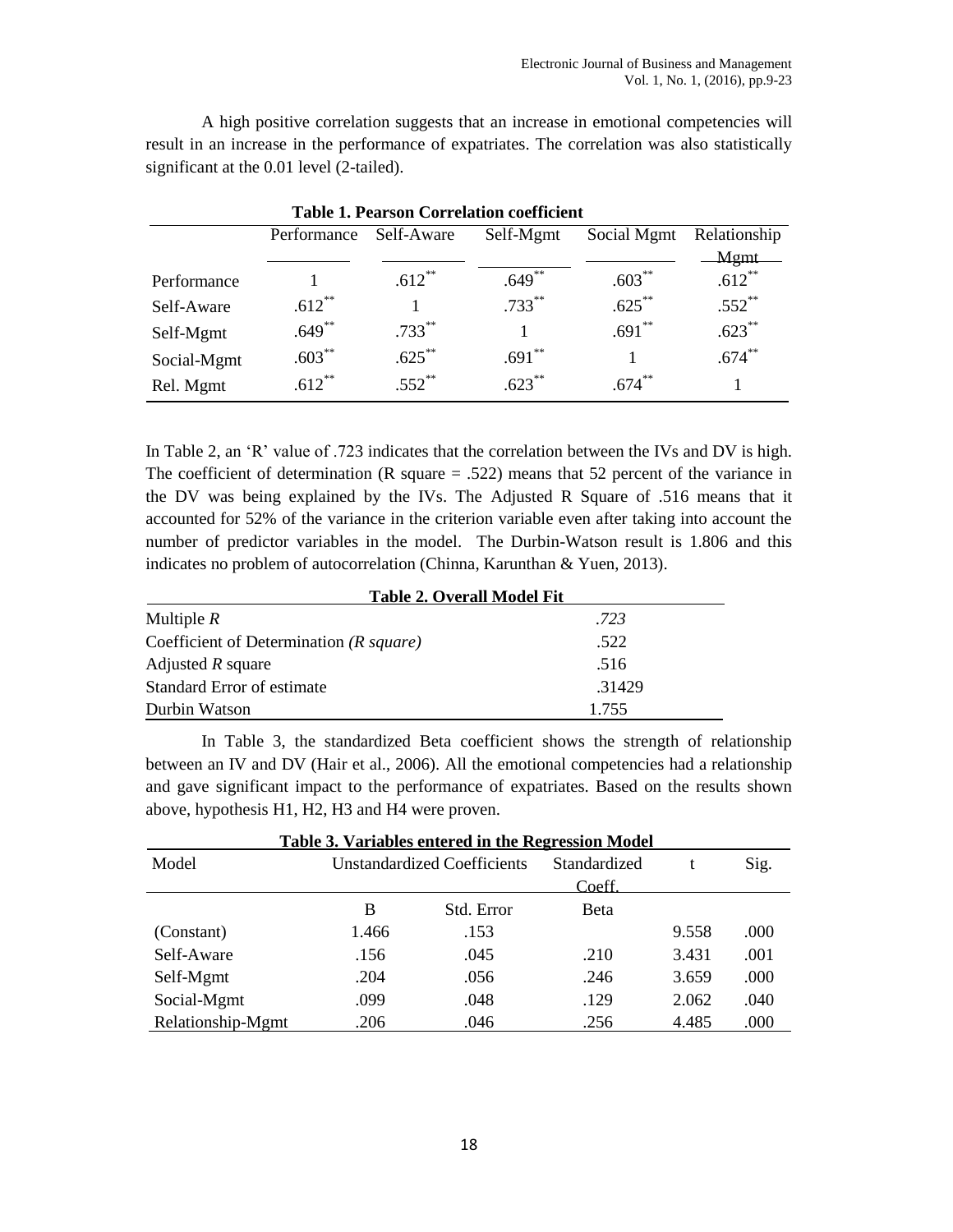## **5. Conclusion and Implications**

The purpose of this study was to examine the role of emotional competencies on the performance of expatriates. The results of this study revealed that all the four dimensions of EI have an influence on performance of expatriates in the ICTs sector. The results showed that Relationship Management attribute is of high importance. Support was found for bulk of the conceptual framework and the research questions that were made in this research study. Higher levels of emotional competencies will result in better job performance. The findings emphasize the criticality of expatriate performance and managing emotions by expatriates in the ICTs sector in Malaysia. Organizations can strengthen their expatriates" performance and achieve competitive advantage by developing stronger links between the four dimensions of EI and job performance. In general, the findings of the present study found some consistencies with results of prior studies (e.g., Mishra & Mohapatra, 2010; Gabel, Dolan, & Cerdin, 2005; Aykan, 2014). Similar to the finding by Parke, Seo, and Sherf (2015), the results of this study may be beneficial for organizations to leverage emotional competencies when selecting expatriates.

The findings will also provide theoretical and practical implications for managing expatriates and offer an alternative viewpoint. This research helps to fill the research gaps, hence adds to the literature of expatriates performance and adjustment. This study will be one of the first studies to examine the relationships between emotional competencies and performance of expatriates engaged in the ICTs sector in Malaysia. The evidence from this study contains implications for companies in selecting and training of expatriates. Hence, human resource managers should consider emotional stability before engaging expatriates in the ICTs sector in Malaysia. A successful assignment starts with an appropriate selection and training of expatriates and these attributes highlighted in this study should become the key selection criteria and the content and design of the training plan. Individuals can also adopt strategies to overcome stress and improve performance. The findings are also expected to assist in creating foundational solutions to support successful performance by expatriates engaged in the ICTs sector in Malaysia.

There are a number of limitations and issues discussed in this study. Firstly, there are other competencies such as social competencies that should be examined in future studies. The data for this study was collected via a self-reported questionnaire that could be susceptible to bias. Expatriates who failed in their assignment or expatriates who returned prematurely to their home country were not included. The limitations of this study provide directions for future research. For future studies, a more in-depth research on factors that affect performance and cross cultural adjustment of expatriates can be undertaken using the qualitative approach.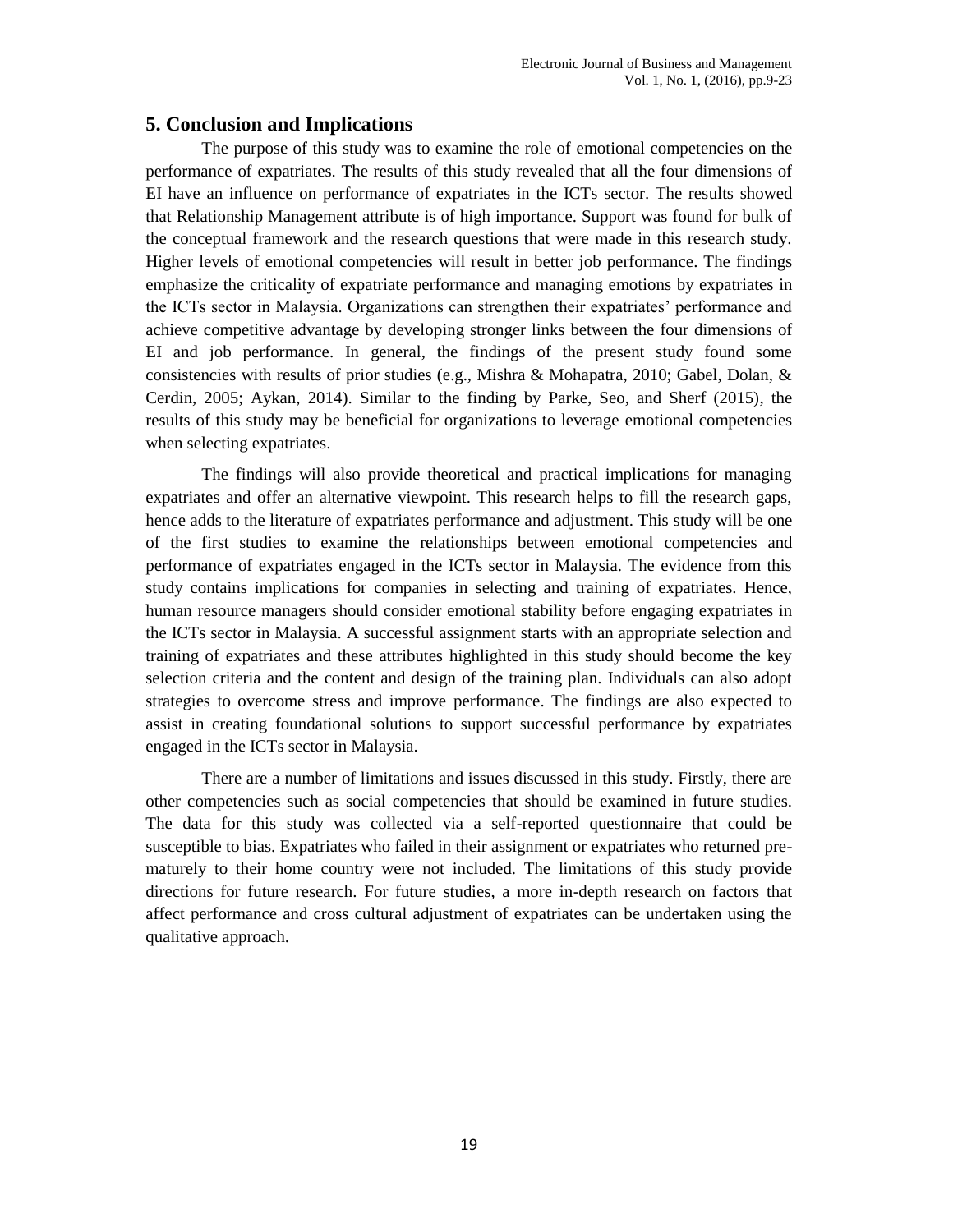## **References**

Aguinis, H. (2009), *Performance Management,* Prentice Hall, New Jersey.

- Araujo, S.V.A. and Taylor, S.N. (2012), "The influence of emotional and social competencies on performance of Peruvian refinery staff", Cross *Cultural Management*, Vol. 19 No. 2, pp. 19-29.
- Ashkanasy, N.M. and Daus, C.S. (2002), "Emotion in the workplace: the new challenge for Managers", *Academy of Management Executive,* Vol. 16 No. 1, pp. 76-86.
- Aycan, Z. (1997), "Expatriate adjustment as a multifaceted phenomenon: Individual and organizational level Predictors", *The International Journal of Human Resource Management,* Vol. 8, No. 4, pp. 434–456.
- Aykan, E. (2014), "Relationship between emotional competence and task contextual performance of employees", Problems *of Management in the 21st Century*, Vol. 9 No. 1, pp. 8-16.
- Bar-On, R. (2006). *The Bar-On Model of Emotional-Social Intelligence (ESI).* Retrieved March 20, 2012 from

[www.eiconsortium.org/pdf/baron\\_model\\_of\\_](http://www.eiconsortium.org/pdf/baron_model_of_) emotional social intelligence.

- Bhaskar-Shrinivas, P., Harrison, D.A., Shaffer, M.A. and Luk, D.M. (2005), "Input-based and time-based models of international adjustment: meta-analytic evidence and theoretical extensions", *Academy of Management Journal,* Vol. 48 No. 2, pp. 257-281.
- Black, J.S., Mendenhall, M. and Oddou, G. (1991). "Toward a comprehensive model of International adjustment: An integration of multiple theoretical perspectives"" *The Academy of Management Review,* Vol. 16 No. 2, pp. 291-317.
- Borman, W. and Motowildo, S. (1997), "Task performance and contextual performance: The meaning for personnel selection research", *Human Performance*, Vol. 10 No. 2, pp. 99-109.
- Borman, W. and Motowidlo, S. (1993), "Expanding the criterion domain to include elements of contextual Performance", in N. Schmitt and W.C. Borman (Ed.), *Personnel selection in organizations*, Josey Bass, San Francisco, pp. 71-98.
- Caligiuri, P.M. (1997), "Assessing expatriate success: Beyond just being there", *New Approaches to Employee Management*, Vol. 4, pp. 117-140.
- Campbell, J. P. (1990), "Modeling the performance prediction problem in industrial and organizational psychology", in M. D. Dunnette and L. M. Hough (Ed.), *Handbook of Industrial and Organizational Psychology* Consulting Psychologists Press, Inc., Palo Alto, CA., pp. 687-732.
- Cherniss, C. (2000), "Emotional intelligence: What it is and why it matters", Proceedings of *Annual Meeting of the Society for Industrial and Organizational Psychology,* New Orleans, 15 April 2000*,* available at:

 http://www.wghill.com/assessments/what\_is\_emotional\_ intelligence.pdf (assessed January 12, 2015).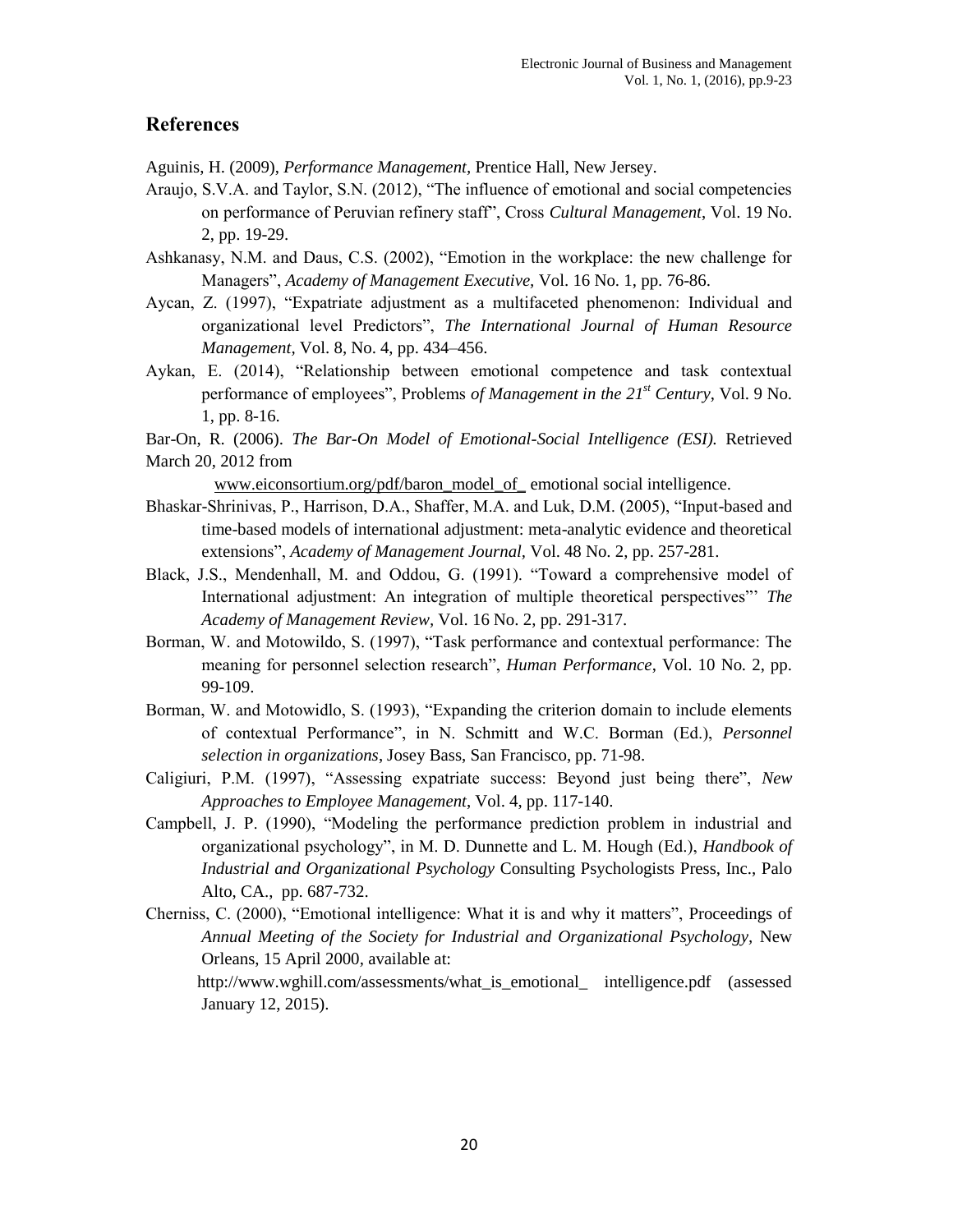- Chinna, K., Karuthan, K. and Yuen, C. W. (2013), Statistical *Analysis using SPSS*, Pearson, Kuala Lumpur.
- Cote, S. and Miners, C.T.H. (2006), "Emotional intelligence, cognitive intelligence and job performance", *Administrative Science Quarterly*, 51(1), pp.1-28.
- Dewhurst, M., Harris, J. and Heywood, S. (2012), "The global company"s challenge", *McKinsey Quarterly*, Vol. 3, pp. 76-80.
- Dowling, P.J., Festing, M. and Engle, A.D. (2008), *International Human Resource Management*, Cengage, London.
- Earley, P. C. and Ang, S. (2003), *Cultural intelligence: Individual interactions across cultures,* Stanford*,* Palo Alto
- Gabel, R.S., Dolan,S.L. and Cerdin, J.L. (2005), "Emotional intelligence as predictor of cultural adjustment for success in global assignments", *Career Development International*, Vol. 10 No. 5, pp. 375 - 395.
- Goleman, D. (1998), "What Makes a Leader?". *Harvard Business Review,* Vol. 76 No. 6, pp. 93-102.
- Goleman, D. (1995). *Emotional Intelligence*. New York: Bantam Books.
- Goleman, D., Boyatzis, R. and McKee. A. (2002), *Primal leadership: Realizing the power of emotional intelligence*, Harvard Business Press, Boston, MA.
- Hair, J. F., Black, W.C., Babin, J.B., Anderson, R.E. and Tatham, R.L. (2006), *Multivariate Data Analysis*, (Sixth Edition), Pearson Prentice-Hall International, Upper Saddle River, New Jersey, U.S.A.
- Hsieh, T., Lavoie, J., & Samek, R. (1999). Are you taking your expatriate talent seriously?. *McKinsey Quarterly*, 3, 71-83.
- Immigration in Malaysia (2013), "*Assessment of its Economic Effects, and a Review of the Policy and System",* available at:

psu.um.edu.my/Immigration%20in%20Malaysia.pdf (assessed 15 May 2015).

- Khuen, L. W. (2015), "Govt targets annual GDP growth of 5-6%", The *Sun*, 22 May, available at http://www.thesundaily.my/news/1427279 (assessed 26 May 2015).
- KPMG. (2012), "*Global Assignment Policies and Practices Survey", available at:*  http://www.kpmg.com/Global/en/IssuesAndInsights/ArticlesPublication, (assessed 24 July 2014).
- Lillis, M.P. and Tian, R.G. (2009), "Cross-cultural communication and emotional intelligence. Inferences fromcase studies of gender diverse groups", *Marketing Intelligence & Planning*, Vol. 27, No. 3, pp. 428-438.
- Liu, X., & Schaffer, M.A. (2005). An investigation of expatriate adjustment and Performance: A social capital perspective. *International Journal of Cross Cultural Management*, 5(3), 235-254.
- McShane , S.L., & Glinow M.A. (2008). *Organizational Behavior*. New York: Pearson Prentice Hall.
- Mishra, P.S., & Mohapatra, A.K.( 2010). Relevance of Emotional Intelligence for Effective Job Performance: An Empirical Study. *VIKALPA,* 35(1), 53-61.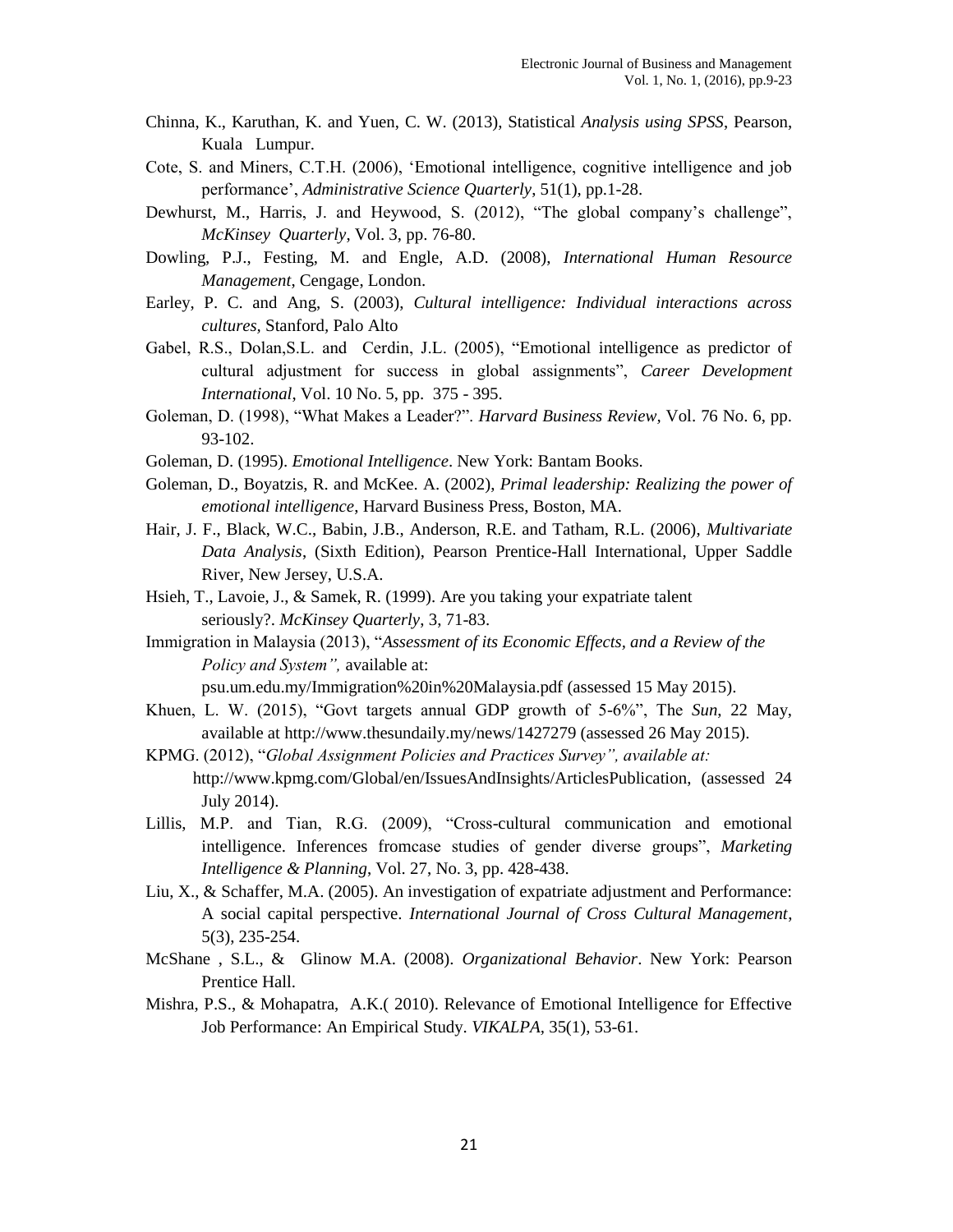- MSC Malaysia. (2014), Annual Industry Report 2014, available at: http://www.mscmalaysia.my (assessed 15 February 2015).
- MSC Malaysia. (2015), Annual Industry Report 2015, available at: http://www.mscmalaysia.my (assessed  $15<sup>th</sup>$  February 2016).
- Neale, S. Spencer-Arnell, L. and Wilson L. (2009), Emotional *Intelligence Coaching: Improving Performance for Leaders, Coaches and the Individual, Kogan Page* Limited, New Delhi.
- O"Boyle, E.H., Humphrey, R.H., Pollack, J.M., Hawver, T.H. and Story P.A. (2011), "The relation between emotional intelligence and job performance: A meta-analysis", *Journal of Organizational Behavior*, Vol. 32, No. 5, pp. 788–818.
- O"Neil, J. and Rossier-Renaue, A. (2012), "Global Mobility: A Bird's-eye View of Trends", *Innovations in Global Mobility,* Vol. 2, No. (4).
- Pallant, J. (2010), *SPSS Survival Manual: A Step by Step Guide to Data Analysis Using SPSS for Windows* (4th edition), Open University Press, Berkshire.
- Palthe, J. (2004), "The relative importance of antecedents to cross-cultural adjustment: Implications for managing a global workforce", *International Journal of Intercultural Relations,* Vol. 28, No. 1, pp. 37–59.
- Parke, M.R., Seo, M.G.and Sherf, E.N. (2015), "Regulating and facilitating: The role of emotional intelligence in maintaining and using positive affect for creativity", *Journal of Applied Psychology*, Vol. 100, No. 3, pp. 917-934.

Perkins, S. (2006). *International Reward and Recognition*. CIPD Research Report, London.

- PIKOM, (2012), ICT Strategic Review 2012/13, available at: http://www.usearchmedia.com/download/?kw=ICT%20STRATEGIC%20REVIEW (assessed 12 December 2013)
- Salovey, P., & Mayer, J. (1990). Emotional Intelligence. *Imagination, Cognition and Personality*, 9(3), 185-211.
- Sekaran, U. (2003). *Research Methods for Business: A Skill Building Approach*, New York: Wiley & Sons.
- Sheehan, K. E. (2001), "Mail survey response rates: a review", *J Compu- Mediated Com.* Vol. 6, No. 2, available at: http://jcmc.indiana.edu/vol6/ issue2/sheehan.html (assessed 12 April 2014).
- Saunders, M., Lewis, P and Thornbill, A. (2009), Research *methods for business students, Pearson,* Essex.
- Steven, P. (2016). Pikom: ICT sector sees drop in salaries, still resilient. The Star, 11 Aug.
- Stein, S. J. and Book, H. (2011), *The EQ Edge: Emotional Intelligence and Your Success*. Wiley: Ontario, Canada
- Suutari, V. and Brewster, C. (2001), "Expatriate management practices and perceived relevance: Evidence from Finnish expatriates", *Personnel Review,* Vol. 30, pp. 554- 577.